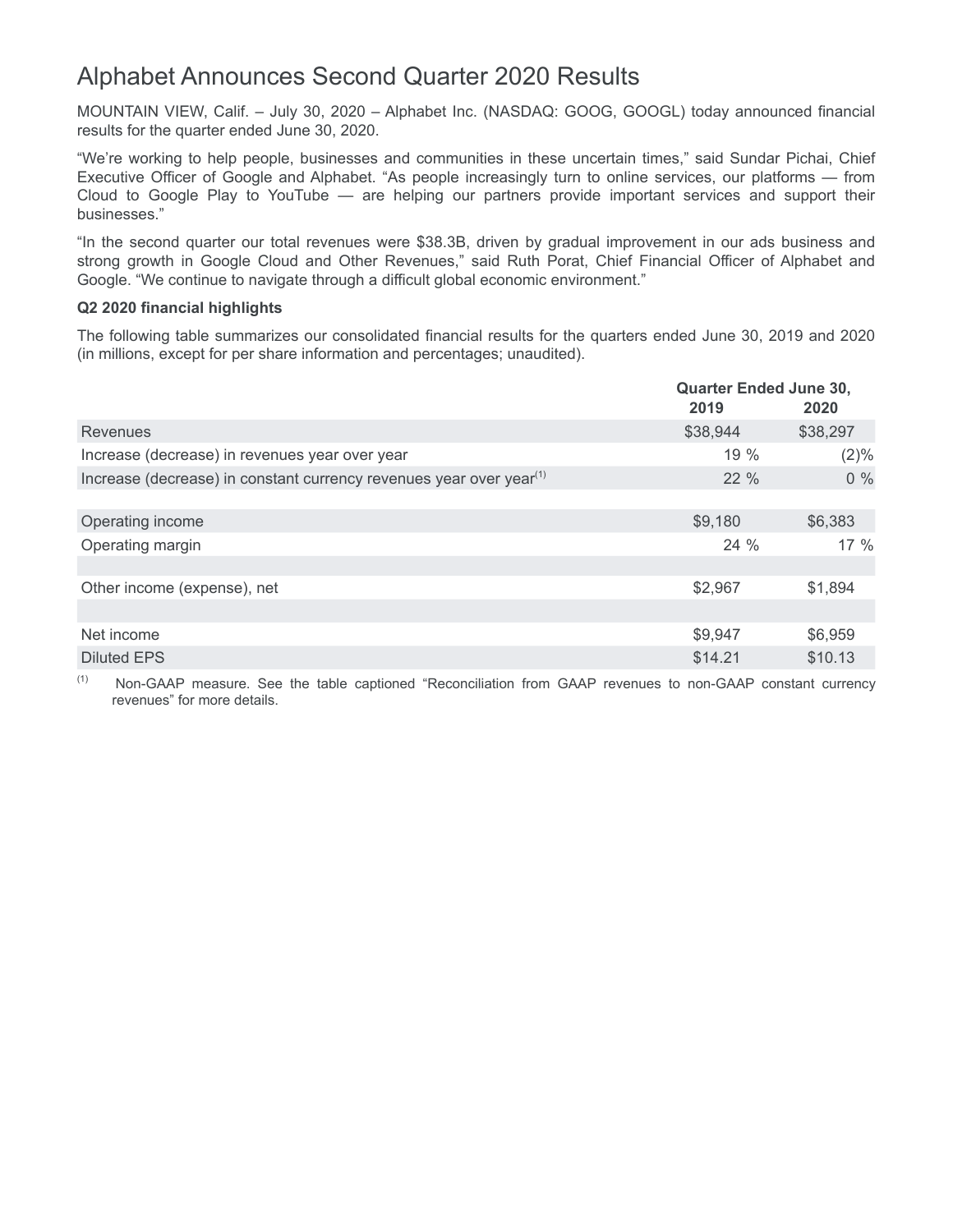## **Q2 2020 supplemental information** (in millions, except for number of employees; unaudited)

## *Revenues, Traffic Acquisition Costs (TAC) and number of employees*

The following table summarizes our revenues, total TAC and number of employees.

|                                    |          | <b>Quarter Ended June 30,</b> |
|------------------------------------|----------|-------------------------------|
|                                    | 2019     | 2020                          |
| Google Search & other              | \$23,642 | \$21,319                      |
| YouTube ads <sup>(1)</sup>         | 3,603    | 3,812                         |
| Google properties                  | 27,245   | 25,131                        |
| Google Network Members' properties | 5,249    | 4,736                         |
| Google advertising                 | 32,494   | 29,867                        |
| Google Cloud                       | 2,100    | 3,007                         |
| Google other <sup>(1)</sup>        | 4,080    | 5,124                         |
| Google revenues                    | 38,674   | 37,998                        |
| <b>Other Bets revenues</b>         | 162      | 148                           |
| Hedging gains                      | 108      | 151                           |
| <b>Total revenues</b>              | \$38,944 | \$38,297                      |
|                                    |          |                               |
| <b>Total TAC</b>                   | \$7,238  | \$6,694                       |
|                                    |          |                               |
| Number of employees                | 107,646  | 127,498                       |
|                                    |          |                               |

 $(1)$  YouTube non-advertising revenues are included in Google other revenues.

#### *Segment operating results*

|                           | <b>Quarter Ended June 30,</b> |           |
|---------------------------|-------------------------------|-----------|
|                           | 2019                          | 2020      |
| Google operating income   | \$10,280                      | \$7.572   |
| Other Bets operating loss | (S989)                        | (\$1,116) |

#### **Stock Repurchase**

On July 27, 2020, the Board of Directors of Alphabet authorized the company to repurchase up to an additional \$28.0 billion of its Class C capital stock. The repurchases are expected to be executed from time to time, subject to general business and market conditions and other investment opportunities, through open market purchases or privately negotiated transactions, including through Rule 10b5-1 plans.

#### **Webcast and conference call information**

A live audio webcast of our second quarter 2020 earnings release call will be available on YouTube at https:// youtu.be/I3PA0MkYpwg. The call begins today at 1:30 PM (PT) / 4:30 PM (ET). This press release, including the reconciliations of certain non-GAAP measures to their nearest comparable GAAP measures, is also available at http://abc.xyz/investor.

We also provide announcements regarding our financial performance, including SEC filings, investor events, press and earnings releases, and blogs, on our investor relations website (http://abc.xyz/investor).

We also share Google news and product updates on Google's Keyword blog at https://www.blog.google/, which may be of interest or material to our investors.

#### **Forward-looking statements**

This press release may contain forward-looking statements that involve risks and uncertainties. Actual results may differ materially from the results predicted, and reported results should not be considered as an indication of future performance. The potential risks and uncertainties that could cause actual results to differ from the results predicted include, among others, those risks and uncertainties included under the captions "Risk Factors" and "Management's Discussion and Analysis of Financial Condition and Results of Operations" in our Annual Report on Form 10-K for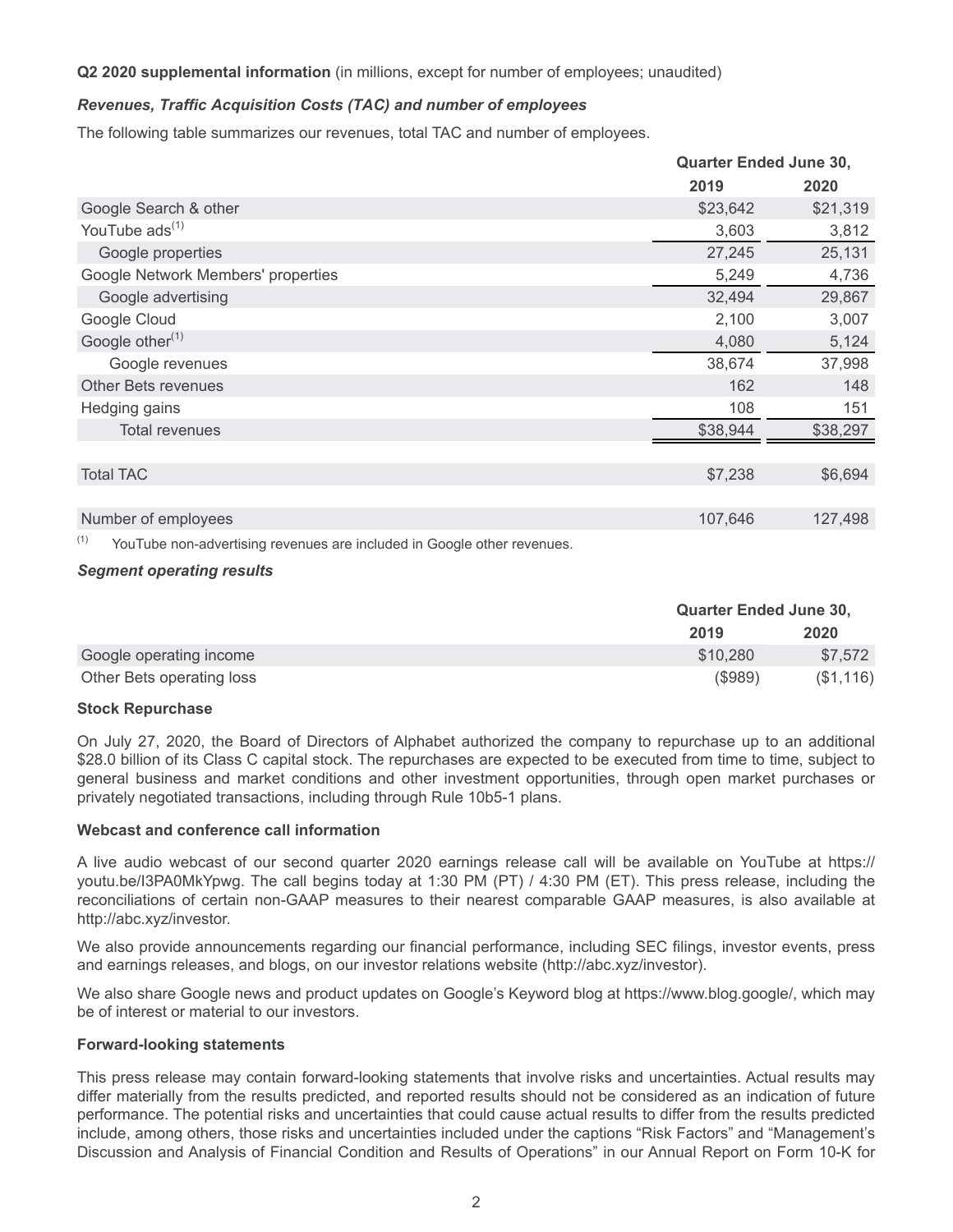the year ended December 31, 2019, and our most recent Quarterly Report on Form 10-Q for the quarter ended March 31, 2020 which are on file with the SEC and are available on our investor relations website at http://abc.xyz/ investor and on the SEC website at www.sec.gov. Additional information will also be set forth in our Quarterly Report on Form 10-Q for the quarter ended June 30, 2020. All information provided in this release and in the attachments is as of July 30, 2020. Undue reliance should not be placed on the forward-looking statements in this press release, which are based on information available to us on the date hereof. We undertake no duty to update this information unless required by law.

#### **About non-GAAP financial measures**

To supplement our consolidated financial statements, which are prepared and presented in accordance with GAAP, we use the following non-GAAP financial measures: free cash flow; constant currency revenues; and percentage change in constant currency revenues. The presentation of this financial information is not intended to be considered in isolation or as a substitute for, or superior to, the financial information prepared and presented in accordance with GAAP.

We use these non-GAAP financial measures for financial and operational decision-making and as a means to evaluate period-to-period comparisons. We believe that these non-GAAP financial measures provide meaningful supplemental information regarding our performance and liquidity by excluding certain items that may not be indicative of our recurring core business operating results, such as our revenues excluding the effect of foreign exchange rate movements and hedging activities. We believe that both management and investors benefit from referring to these non-GAAP financial measures in assessing our performance and when planning, forecasting, and analyzing future periods. These non-GAAP financial measures also facilitate management's internal comparisons to our historical performance and liquidity as well as comparisons to our competitors' operating results. We believe these non-GAAP financial measures are useful to investors both because (1) they allow for greater transparency with respect to key metrics used by management in its financial and operational decision-making and (2) they are used by our institutional investors and the analyst community to help them analyze the health of our business.

There are a number of limitations related to the use of non-GAAP financial measures. We compensate for these limitations by providing specific information regarding the GAAP amounts excluded from these non-GAAP financial measures and evaluating these non-GAAP financial measures together with their relevant financial measures in accordance with GAAP.

For more information on these non-GAAP financial measures, please see the tables captioned "Reconciliation from net cash provided by operating activities to free cash flow" and "Reconciliation from GAAP revenues to non-GAAP constant currency revenues" included at the end of this release.

# **Contact**

Investor relations **Media** investor-relations@abc.xyz press@abc.xyz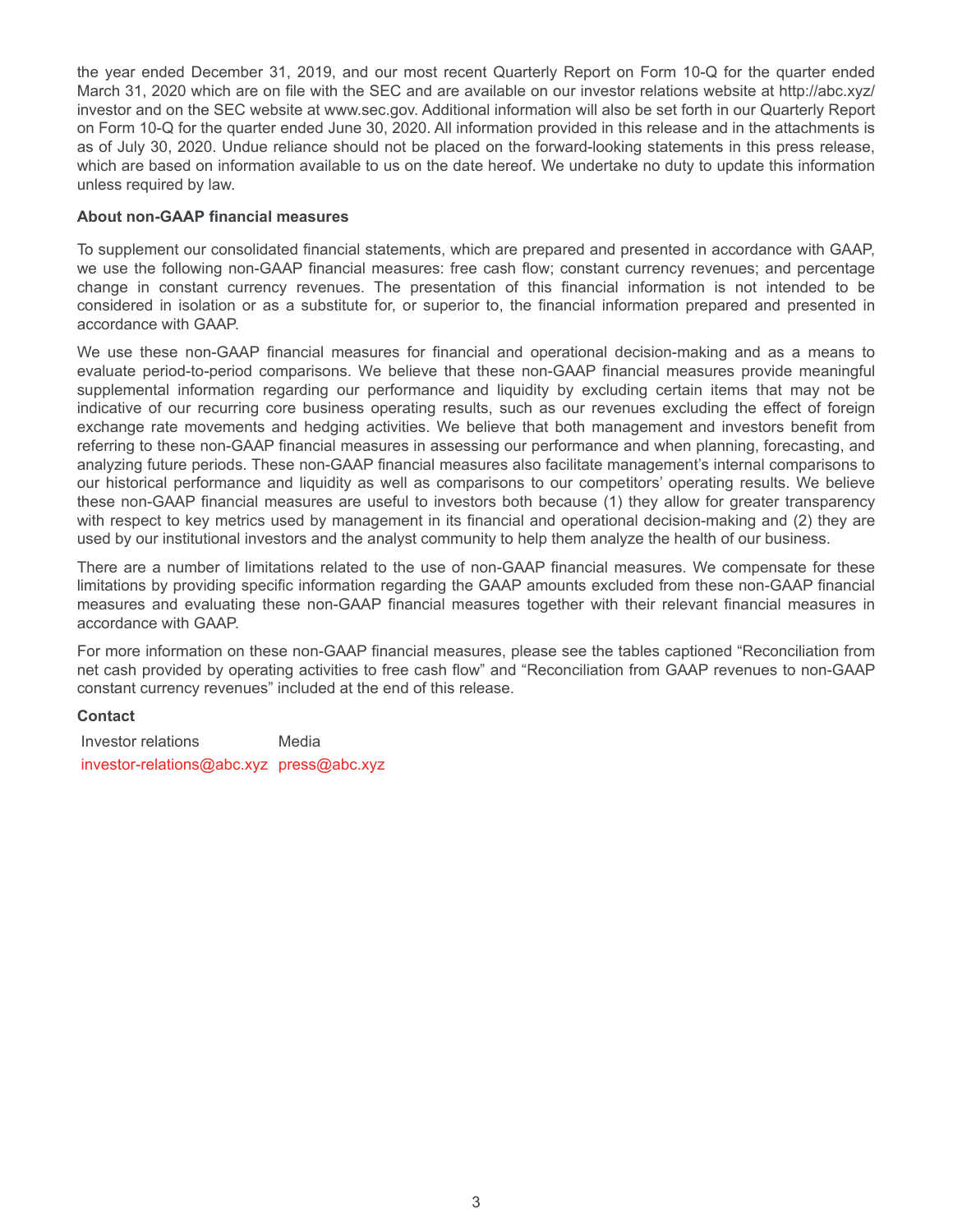# **Alphabet Inc. CONSOLIDATED BALANCE SHEETS**

# **(In millions, except share amounts which are reflected in thousands and par value per share amounts)**

|                                                                                                                                                                                                                                                                                                                                                     | As of<br>December 31,<br>2019 |              |            | As of<br><b>June 30,</b><br>2020<br>(unaudited) |
|-----------------------------------------------------------------------------------------------------------------------------------------------------------------------------------------------------------------------------------------------------------------------------------------------------------------------------------------------------|-------------------------------|--------------|------------|-------------------------------------------------|
| <b>Assets</b>                                                                                                                                                                                                                                                                                                                                       |                               |              |            |                                                 |
| Current assets:                                                                                                                                                                                                                                                                                                                                     |                               |              |            |                                                 |
| Cash and cash equivalents                                                                                                                                                                                                                                                                                                                           | \$                            | 18,498       | -\$        | 17,742                                          |
| Marketable securities                                                                                                                                                                                                                                                                                                                               |                               | 101,177      |            | 103,338                                         |
| Total cash, cash equivalents, and marketable securities                                                                                                                                                                                                                                                                                             |                               | 119,675      |            | 121,080                                         |
| Accounts receivable, net                                                                                                                                                                                                                                                                                                                            |                               | 25,326       |            | 21,201                                          |
| Income taxes receivable, net                                                                                                                                                                                                                                                                                                                        |                               | 2,166        |            | 394                                             |
| Inventory                                                                                                                                                                                                                                                                                                                                           |                               | 999          |            | 815                                             |
| Other current assets                                                                                                                                                                                                                                                                                                                                |                               | 4,412        |            | 5,579                                           |
| Total current assets                                                                                                                                                                                                                                                                                                                                |                               | 152,578      |            | 149,069                                         |
| Non-marketable investments                                                                                                                                                                                                                                                                                                                          |                               | 13,078       |            | 12,961                                          |
| Deferred income taxes                                                                                                                                                                                                                                                                                                                               |                               | 721          |            | 895                                             |
| Property and equipment, net                                                                                                                                                                                                                                                                                                                         |                               | 73,646       |            | 78,748                                          |
| Operating lease assets                                                                                                                                                                                                                                                                                                                              |                               | 10,941       |            | 11,567                                          |
| Intangible assets, net                                                                                                                                                                                                                                                                                                                              |                               | 1,979        |            | 1,697                                           |
| Goodwill                                                                                                                                                                                                                                                                                                                                            |                               | 20,624       |            | 20,824                                          |
| Other non-current assets                                                                                                                                                                                                                                                                                                                            |                               | 2,342        |            | 2,731                                           |
| <b>Total assets</b>                                                                                                                                                                                                                                                                                                                                 | $\sqrt[6]{\frac{1}{2}}$       | 275,909      | $\sqrt{3}$ | 278,492                                         |
| <b>Liabilities and Stockholders' Equity</b>                                                                                                                                                                                                                                                                                                         |                               |              |            |                                                 |
| <b>Current liabilities:</b>                                                                                                                                                                                                                                                                                                                         |                               |              |            |                                                 |
| Accounts payable                                                                                                                                                                                                                                                                                                                                    | \$                            | 5,561        | \$         | 4,064                                           |
| Accrued compensation and benefits                                                                                                                                                                                                                                                                                                                   |                               | 8,495        |            | 7,127                                           |
| Accrued expenses and other current liabilities                                                                                                                                                                                                                                                                                                      |                               | 23,067       |            | 24,426                                          |
| Accrued revenue share                                                                                                                                                                                                                                                                                                                               |                               | 5,916        |            | 5,005                                           |
| Deferred revenue                                                                                                                                                                                                                                                                                                                                    |                               | 1,908        |            | 2,061                                           |
| Income taxes payable, net                                                                                                                                                                                                                                                                                                                           |                               | 274          |            | 975                                             |
| <b>Total current liabilities</b>                                                                                                                                                                                                                                                                                                                    |                               | 45,221       |            | 43,658                                          |
| Long-term debt                                                                                                                                                                                                                                                                                                                                      |                               | 4,554        |            | 4,018                                           |
| Deferred revenue, non-current                                                                                                                                                                                                                                                                                                                       |                               | 358          |            | 397                                             |
| Income taxes payable, non-current                                                                                                                                                                                                                                                                                                                   |                               | 9,885        |            | 8,599                                           |
| Deferred income taxes                                                                                                                                                                                                                                                                                                                               |                               | 1,701        |            | 1,797                                           |
| Operating lease liabilities                                                                                                                                                                                                                                                                                                                         |                               | 10,214       |            | 10,709                                          |
| Other long-term liabilities                                                                                                                                                                                                                                                                                                                         |                               | 2,534        |            | 1,992                                           |
| <b>Total liabilities</b>                                                                                                                                                                                                                                                                                                                            |                               | 74,467       |            | 71,170                                          |
| Commitments and contingencies                                                                                                                                                                                                                                                                                                                       |                               |              |            |                                                 |
| Stockholders' equity:                                                                                                                                                                                                                                                                                                                               |                               |              |            |                                                 |
| Convertible preferred stock, \$0.001 par value per share, 100,000 shares authorized; no<br>shares issued and outstanding                                                                                                                                                                                                                            |                               | 0            |            | 0                                               |
| Class A and Class B common stock, and Class C capital stock and additional paid-in<br>capital, \$0.001 par value per share: 15,000,000 shares authorized (Class A 9,000,000,<br>Class B 3,000,000, Class C 3,000,000); 688,335 (Class A 299,828, Class B 46,441,<br>Class C 342,066) and 681,215 (Class A 300,221, Class B 46,302, Class C 334,692) |                               |              |            |                                                 |
| shares issued and outstanding                                                                                                                                                                                                                                                                                                                       |                               | 50,552       |            | 55,937                                          |
| Accumulated other comprehensive loss                                                                                                                                                                                                                                                                                                                |                               | (1,232)      |            | (296)                                           |
| Retained earnings                                                                                                                                                                                                                                                                                                                                   |                               | 152,122      |            | 151,681                                         |
| Total stockholders' equity                                                                                                                                                                                                                                                                                                                          |                               | 201,442      |            | 207,322                                         |
| Total liabilities and stockholders' equity                                                                                                                                                                                                                                                                                                          | $\mathcal{S}$                 | $275,909$ \$ |            | 278,492                                         |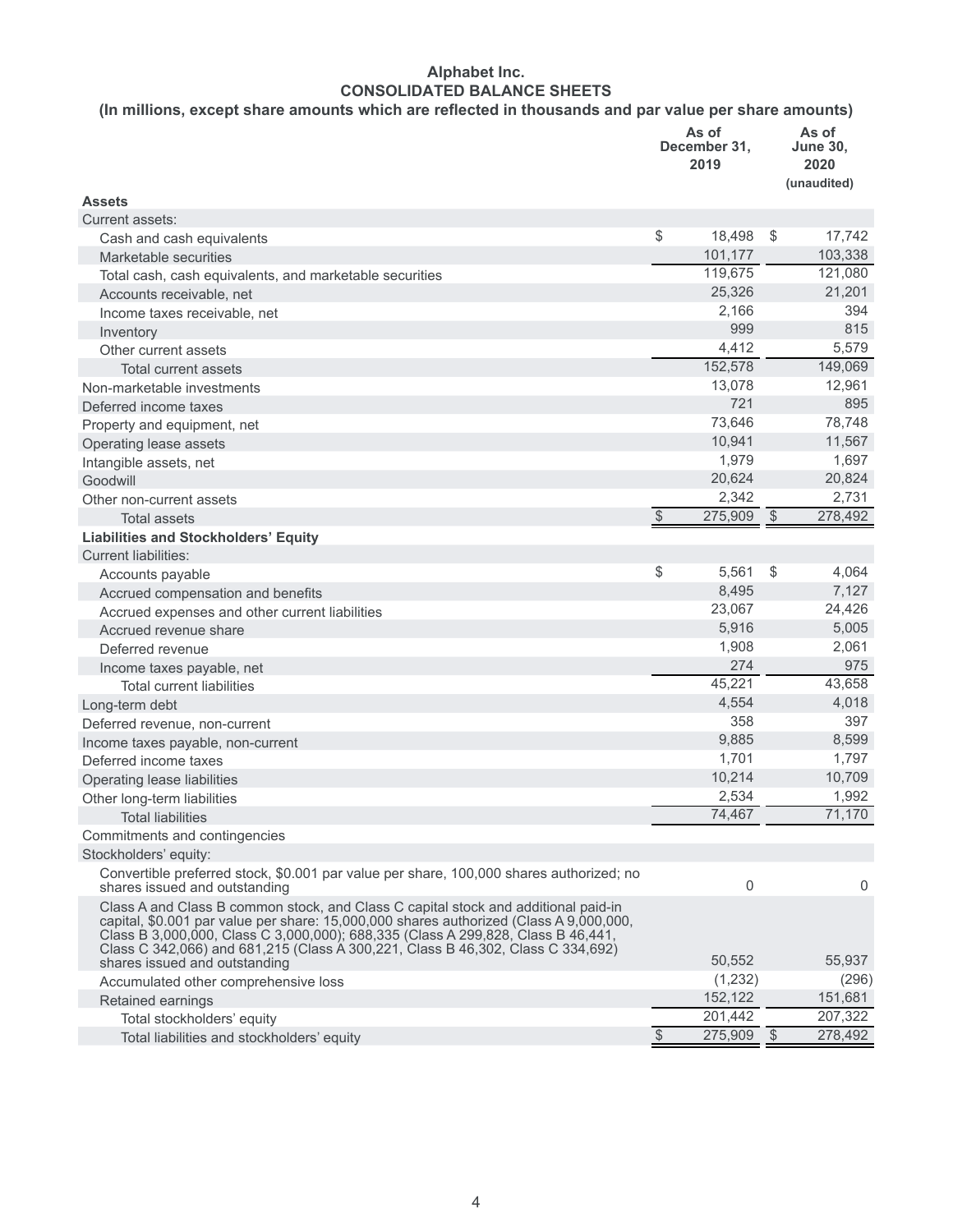# **Alphabet Inc. CONSOLIDATED STATEMENTS OF INCOME**

# **(In millions, except share amounts which are reflected in thousands and per share amounts; unaudited)**

|                                                                                       |              | <b>Quarter Ended June 30,</b><br>2019<br>2020 |      | Year to Date June 30,<br>2019 |               | 2020    |               |         |
|---------------------------------------------------------------------------------------|--------------|-----------------------------------------------|------|-------------------------------|---------------|---------|---------------|---------|
| <b>Revenues</b>                                                                       | $\mathbb{S}$ | 38,944                                        | -\$  | 38,297                        | $\mathcal{S}$ | 75,283  | $\mathcal{S}$ | 79,456  |
| Costs and expenses:                                                                   |              |                                               |      |                               |               |         |               |         |
| Cost of revenues                                                                      |              | 17,296                                        |      | 18,553                        |               | 33,308  |               | 37,535  |
| Research and development                                                              |              | 6,213                                         |      | 6,875                         |               | 12,242  |               | 13,695  |
| Sales and marketing                                                                   |              | 4,212                                         |      | 3,901                         |               | 8,117   |               | 8,401   |
| General and administrative                                                            |              | 2,043                                         |      | 2,585                         |               | 4,131   |               | 5,465   |
| European Commission fines                                                             |              | 0                                             |      | 0                             |               | 1,697   |               | 0       |
| Total costs and expenses                                                              |              | 29,764                                        |      | 31,914                        |               | 59,495  |               | 65,096  |
| Income from operations                                                                |              | 9,180                                         |      | 6.383                         |               | 15,788  |               | 14,360  |
| Other income (expense), net                                                           |              | 2,967                                         |      | 1,894                         |               | 4,505   |               | 1,674   |
| Income before income taxes                                                            |              | 12,147                                        |      | 8,277                         |               | 20,293  |               | 16,034  |
| Provision for income taxes                                                            |              | 2,200                                         |      | 1.318                         |               | 3,689   |               | 2,239   |
| Net income                                                                            | \$           | 9,947                                         | S    | 6,959                         | \$            | 16,604  | <sup>\$</sup> | 13,795  |
|                                                                                       |              |                                               |      |                               |               |         |               |         |
| Basic earnings per share of Class A and B common stock<br>and Class C capital stock   | $\$\$        | 14.33                                         | - \$ | 10.21                         | $\mathcal{S}$ | 23.91   | $\mathcal{S}$ | 20.16   |
| Diluted earnings per share of Class A and B common stock<br>and Class C capital stock | \$           | 14.21                                         | \$   | 10.13                         | \$            | 23.71   | \$            | 20.00   |
| Number of shares used in basic earnings per share<br>calculation                      |              | 693,969                                       |      | 681,768                       |               | 694,419 |               | 684,117 |
| Number of shares used in diluted earnings per share<br>calculation                    |              | 699,954                                       |      | 687,024                       |               | 700,417 |               | 689,646 |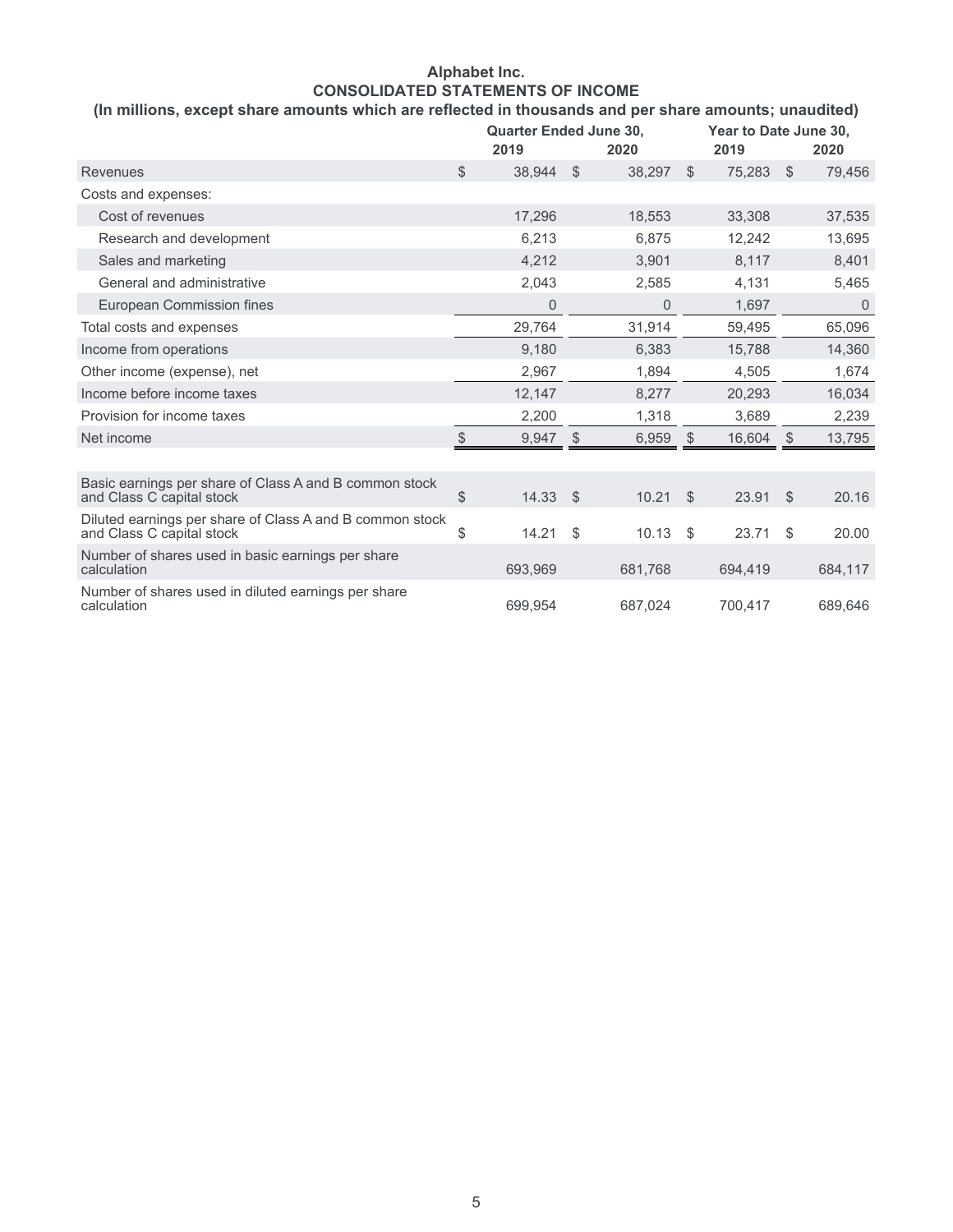# **Alphabet Inc. CONSOLIDATED STATEMENTS OF CASH FLOWS (In millions; unaudited)**

|                                                                           |       | <b>Quarter Ended June 30,</b><br>2019<br>2020 |            | Year to Date June 30,<br>2019 | 2020  |           |               |           |
|---------------------------------------------------------------------------|-------|-----------------------------------------------|------------|-------------------------------|-------|-----------|---------------|-----------|
| <b>Operating activities</b>                                               |       |                                               |            |                               |       |           |               |           |
| Net income                                                                | \$    | 9,947                                         | \$         | 6,959                         | $\$\$ | 16,604    | $\sqrt[6]{2}$ | 13,795    |
| Adjustments:                                                              |       |                                               |            |                               |       |           |               |           |
| Depreciation and impairment of property and equipment                     |       | 2,626                                         |            | 3,178                         |       | 5,042     |               | 6,077     |
| Amortization and impairment of intangible assets                          |       | 209                                           |            | 208                           |       | 406       |               | 417       |
| Stock-based compensation expense                                          |       | 2,756                                         |            | 3,382                         |       | 5,525     |               | 6,573     |
| Deferred income taxes                                                     |       | 693                                           |            | (591)                         |       | 620       |               | (416)     |
| Gain on debt and equity securities, net                                   |       | (2,797)                                       |            | (1, 842)                      |       | (3,878)   |               | (1,040)   |
| Other                                                                     |       | (70)                                          |            | 372                           |       | (48)      |               | 669       |
| Changes in assets and liabilities, net of effects of<br>acquisitions:     |       |                                               |            |                               |       |           |               |           |
| Accounts receivable                                                       |       | (1, 146)                                      |            | (80)                          |       | 26        |               | 2,522     |
| Income taxes, net                                                         |       | (1,043)                                       |            | 783                           |       | 25        |               | 538       |
| Other assets                                                              |       | 89                                            |            | (244)                         |       | (176)     |               | (359)     |
| Accounts payable                                                          |       | (18)                                          |            | 146                           |       | (443)     |               | (689)     |
| Accrued expenses and other liabilities                                    |       | 1,303                                         |            | 1,432                         |       | 1,074     |               | (2,099)   |
| Accrued revenue share                                                     |       | 87                                            |            | 179                           |       | (60)      |               | (692)     |
| Deferred revenue                                                          |       | (9)                                           |            | 111                           |       | (90)      |               | 148       |
| Net cash provided by operating activities                                 |       | 12,627                                        |            | 13,993                        |       | 24,627    |               | 25,444    |
| <b>Investing activities</b>                                               |       |                                               |            |                               |       |           |               |           |
| Purchases of property and equipment                                       |       | (6, 126)                                      |            | (5, 391)                      |       | (10, 764) |               | (11, 396) |
| Purchases of marketable securities                                        |       | (23, 841)                                     |            | (26, 548)                     |       | (44, 724) |               | (64, 111) |
| Maturities and sales of marketable securities                             |       | 19,686                                        |            | 24,063                        |       | 40,692    |               | 65,874    |
| Purchases of non-marketable investments                                   |       | (188)                                         |            | (739)                         |       | (1,095)   |               | (1, 311)  |
| Maturities and sales of non-marketable investments                        |       | 107                                           |            | 213                           |       | 206       |               | 473       |
| Acquisitions, net of cash acquired, and purchases of<br>intangible assets |       | (148)                                         |            | (165)                         |       | (247)     |               | (355)     |
| Other investing activities                                                |       | 55                                            |            | 119                           |       | 89        |               | 531       |
| Net cash used in investing activities                                     |       | (10, 455)                                     |            | (8, 448)                      |       | (15, 843) |               | (10, 295) |
| <b>Financing activities</b>                                               |       |                                               |            |                               |       |           |               |           |
| Net payments related to stock-based award activities                      |       | (1,260)                                       |            | (1, 475)                      |       | (2, 435)  |               | (2,716)   |
| Repurchases of capital stock                                              |       | (3, 577)                                      |            | (6, 852)                      |       | (6,602)   |               | (15, 348) |
| Proceeds from issuance of debt, net of costs                              |       | 2                                             |            | 0                             |       | 317       |               | 1,898     |
| Repayments of debt                                                        |       | (48)                                          |            | (35)                          |       | (393)     |               | (1,982)   |
| Proceeds from sale of interest in consolidated entities                   |       | 137                                           |            | 864                           |       | 184       |               | 2,464     |
| Net cash used in financing activities                                     |       | (4,746)                                       |            | (7, 498)                      |       | (8,929)   |               | (15, 684) |
| Effect of exchange rate changes on cash and cash<br>equivalents           |       | 13                                            |            | 51                            |       | 31        |               | (221)     |
| Net decrease in cash and cash equivalents                                 |       | (2, 561)                                      |            | (1,902)                       |       | (114)     |               | (756)     |
| Cash and cash equivalents at beginning of period                          |       | 19,148                                        |            | 19,644                        |       | 16,701    |               | 18,498    |
| Cash and cash equivalents at end of period                                | $\$\$ | 16,587                                        | $\sqrt{3}$ | 17,742 \$                     |       | 16,587    | $\sqrt{3}$    | 17,742    |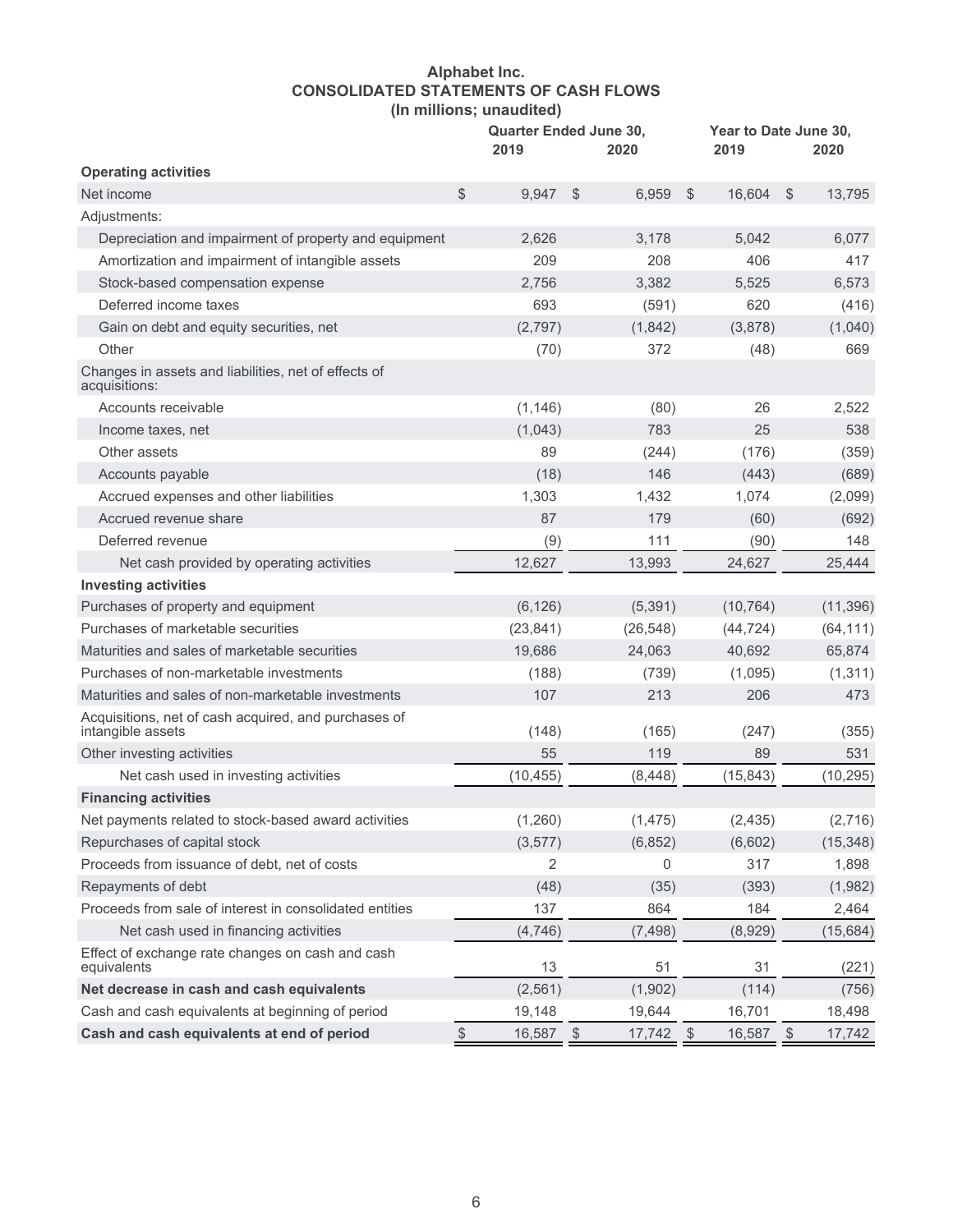## **Reconciliation from net cash provided by operating activities to free cash flow** (in millions; unaudited)**:**

We provide free cash flow because it is a liquidity measure that provides useful information to management and investors about the amount of cash generated by the business that can be used for strategic opportunities, including investing in our business and acquisitions, and to strengthen our balance sheet.

|                                           | <b>Quarter Ended</b><br><b>June 30, 2020</b> |
|-------------------------------------------|----------------------------------------------|
| Net cash provided by operating activities | 13.993                                       |
| Less: purchases of property and equipment | (5,391)                                      |
| Free cash flow                            | 8.602                                        |

*Free cash flow:* We define free cash flow as net cash provided by operating activities less capital expenditures.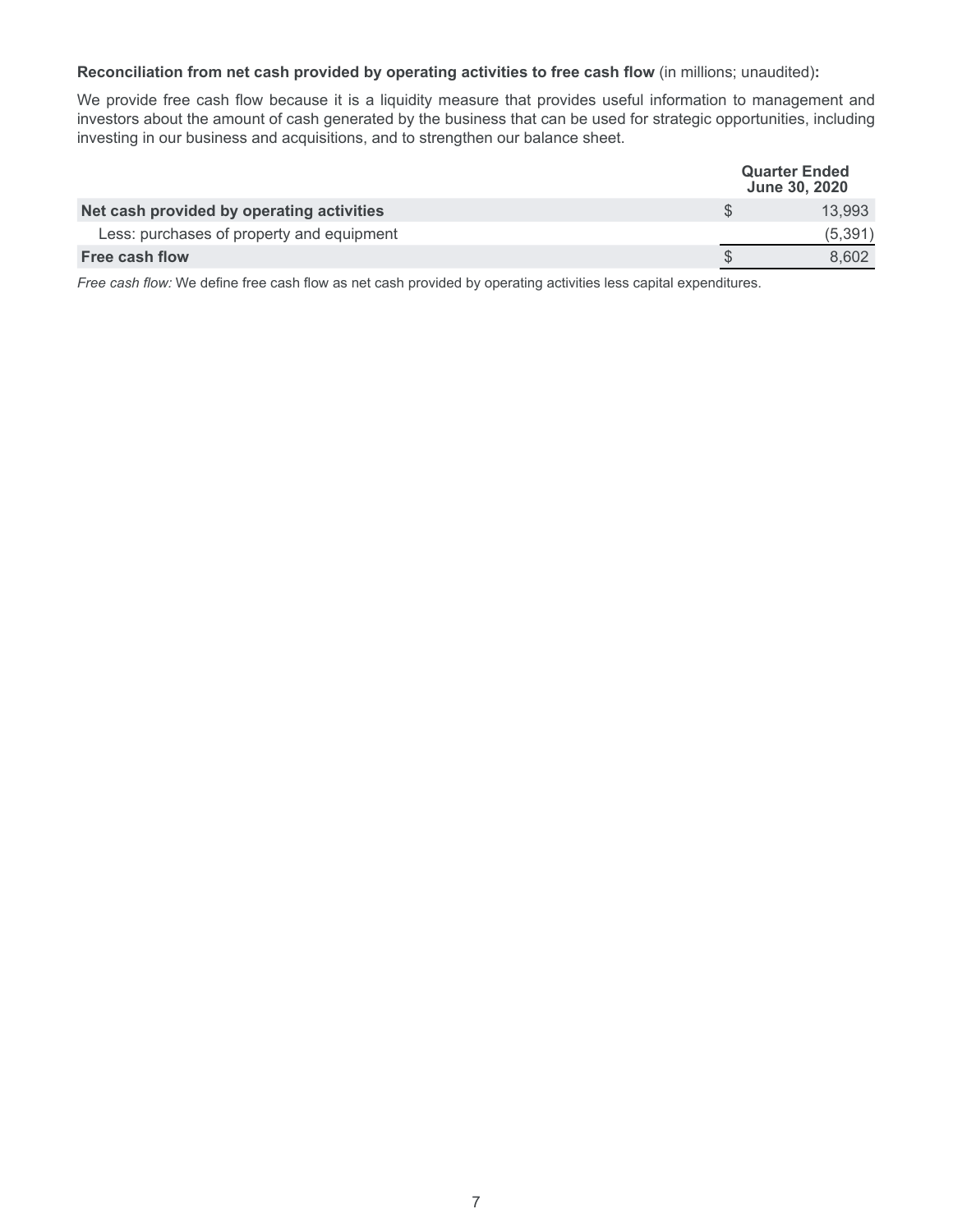**Reconciliation from GAAP revenues to non-GAAP constant currency revenues** (in millions, except percentages; unaudited)**:**

We provide non-GAAP constant currency revenues and the non-GAAP percentage change in constant currency revenues because they facilitate the comparison of current results to historic performance by excluding the effect of foreign exchange rate movements and hedging activities, which are not indicative of our core operating results.

|                                                                           | <b>Quarter Ended June 30, 2020</b> |                                 |               |                                 |  |
|---------------------------------------------------------------------------|------------------------------------|---------------------------------|---------------|---------------------------------|--|
|                                                                           |                                    | YoY<br>(using Q2'19's FX rates) |               | QoQ<br>(using Q1'20's FX rates) |  |
| <b>EMEA revenues (GAAP)</b>                                               | $\$\$                              | 11,363                          | \$            | 11,363                          |  |
| Exclude foreign exchange effect on Q2'20 revenues using Q2'19 rates       |                                    | 361                             |               | N/A                             |  |
| Exclude foreign exchange effect on Q2'20 revenues using Q1'20 rates       |                                    | N/A                             |               | 281                             |  |
| <b>EMEA constant currency revenues (non-GAAP)</b>                         | \$                                 | 11,724                          | \$            | 11,644                          |  |
| Prior period EMEA revenues (GAAP)                                         | $\mathbb{S}$                       | 12,313                          | \$            | 12,845                          |  |
| EMEA revenue percentage change (GAAP)                                     |                                    | $(8)\%$                         |               | (12)%                           |  |
| EMEA constant currency revenue percentage change (non-GAAP)               |                                    | $(5)\%$                         |               | (9)%                            |  |
| <b>APAC revenues (GAAP)</b>                                               | $\mathbb{S}$                       | 6,945                           | $\frac{1}{2}$ | 6,945                           |  |
| Exclude foreign exchange effect on Q2'20 revenues using Q2'19 rates       |                                    | 105                             |               | N/A                             |  |
| Exclude foreign exchange effect on Q2'20 revenues using Q1'20 rates       |                                    | N/A                             |               | 74                              |  |
| <b>APAC constant currency revenues (non-GAAP)</b>                         | \$                                 | 7,050                           | \$            | 7,019                           |  |
| Prior period APAC revenues (GAAP)                                         | $\mathbb{S}$                       | 6,536                           | $\frac{1}{2}$ | 7,238                           |  |
| APAC revenue percentage change (GAAP)                                     |                                    | $6\%$                           |               | (4)%                            |  |
| APAC constant currency revenue percentage change (non-GAAP)               |                                    | 8 %                             |               | $(3)\%$                         |  |
| <b>Other Americas revenues (GAAP)</b>                                     | $$\mathbb{S}$$                     | 1,839                           | $\frac{1}{2}$ | 1,839                           |  |
| Exclude foreign exchange effect on Q2'20 revenues using Q2'19 rates       |                                    | 240                             |               | N/A                             |  |
| Exclude foreign exchange effect on Q2'20 revenues using Q1'20 rates       |                                    | N/A                             |               | 190                             |  |
| Other Americas constant currency revenues (non-GAAP)                      | $\mathbb{S}$                       | 2,079                           | \$            | 2,029                           |  |
| Prior period Other Americas revenues (GAAP)                               | $\mathbb S$                        | 2,124                           | $\mathcal{L}$ | 2,157                           |  |
| Other Americas revenue percentage change (GAAP)                           |                                    | (13)%                           |               | (15)%                           |  |
| Other Americas constant currency revenue percentage change (non-GAAP)     |                                    | (2)%                            |               | $(6)\%$                         |  |
| <b>United States revenues (GAAP)</b>                                      | $\mathcal{S}$                      | 17,999                          | $\frac{1}{2}$ | 17,999                          |  |
| United States revenue percentage change (GAAP)                            |                                    | $1\%$                           |               | (5)%                            |  |
| Hedging gains                                                             |                                    | 151                             | \$            | 151                             |  |
| <b>Revenues (GAAP)</b>                                                    | $rac{3}{3}$                        | 38,297                          | $\frac{1}{2}$ | 38,297                          |  |
| <b>Constant currency revenues (non-GAAP)</b>                              | $\frac{\$}{}$                      | 38,852                          | \$            | 38,691                          |  |
| Prior period revenues, excluding hedging effect (non-GAAP) <sup>(1)</sup> | $\mathcal{S}$                      | 38,836                          | \$            | 41,110                          |  |
| Revenue percentage change (GAAP)                                          |                                    | (2)%                            |               | (7)%                            |  |
| Constant currency revenue percentage change (non-GAAP)                    |                                    | $0\%$                           |               | (6)%                            |  |

 $(1)$  Total revenues and hedging gains for the quarter ended June 30, 2019 were \$38,944 million and \$108 million, respectively. Total revenues and hedging gains for the quarter ended March 31, 2020 were \$41,159 million and \$49 million, respectively.

*Non-GAAP constant currency revenues and percentage change:* We define non-GAAP constant currency revenues as total revenues excluding the effect of foreign exchange rate movements and hedging activities, and we use it to determine the constant currency revenue percentage change on year-on-year and quarter-on-quarter basis. Non-GAAP constant currency revenues are calculated by translating current quarter revenues using prior period exchange rates and excluding any hedging effect recognized in the current quarter. Constant currency revenue percentage change is calculated by determining the increase in current quarter non-GAAP constant currency revenues over prior period revenues, excluding any hedging effect recognized in the prior period.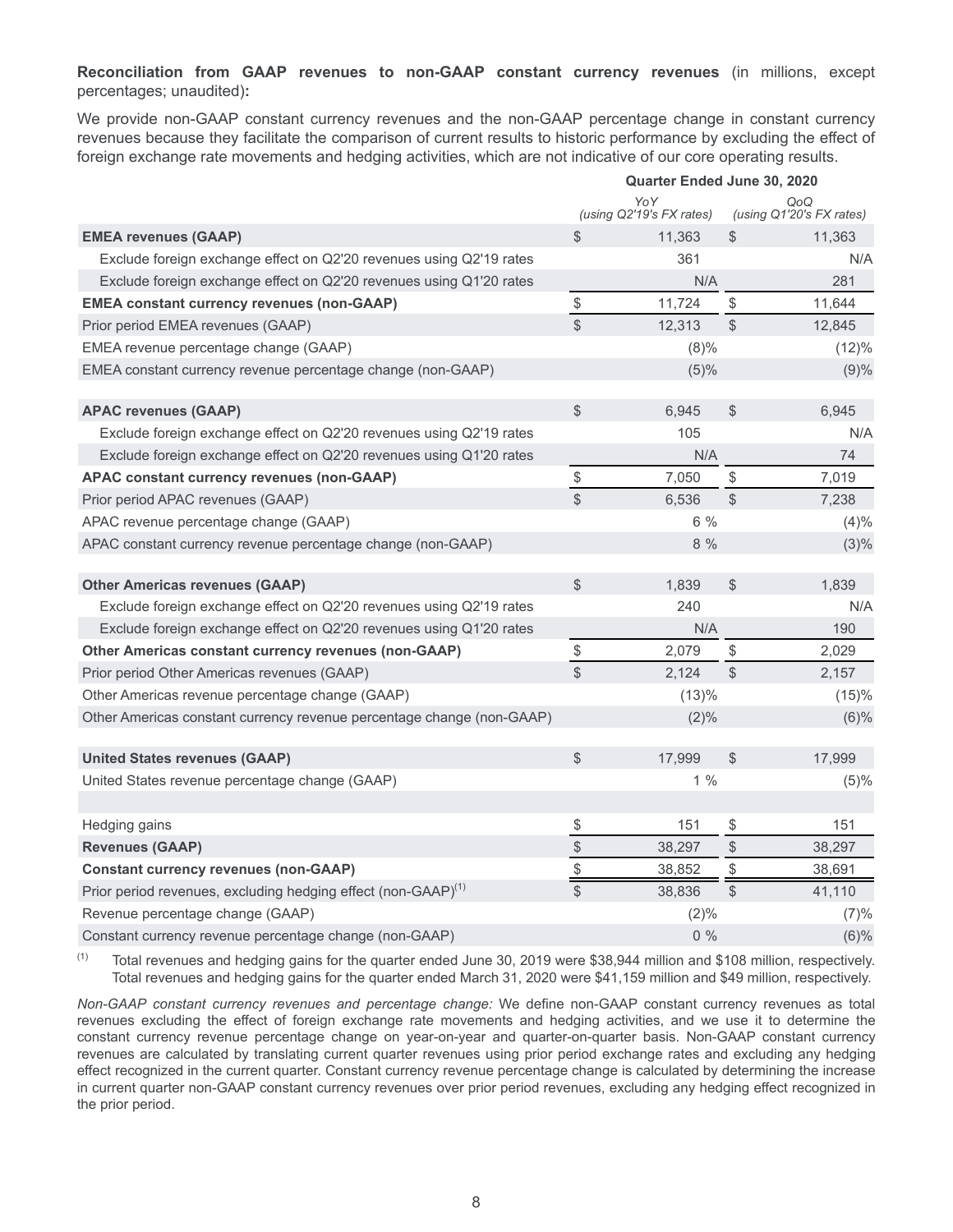# **Other income (expense), net**

The following table presents our other income (expense), net (in millions; unaudited):

|                                                         | <b>Quarter Ended</b> |        |  |       |
|---------------------------------------------------------|----------------------|--------|--|-------|
|                                                         | <b>June 30,</b>      |        |  |       |
|                                                         |                      | 2019   |  | 2020  |
| Interest income                                         | \$                   | 653 \$ |  | 433   |
| Interest expense                                        |                      | (25)   |  | (13)  |
| Foreign currency exchange loss, net                     |                      | (52)   |  | (92)  |
| Gain on debt securities, net                            |                      | 98     |  | 387   |
| Gain on equity securities, net $(1)(2)$                 |                      | 2,699  |  | 1,455 |
| Performance fees                                        |                      | (443)  |  | (75)  |
| Loss and impairment from equity method investments, net |                      | (16)   |  | (54)  |
| Other                                                   |                      | 53     |  | (147) |
| Other income (expense), net                             |                      | 2,967  |  | 1,894 |

(1) Includes unrealized losses on equity investments that we hold. Fluctuations in the value of our investments could significantly contribute to the volatility of OI&E in future periods.

<sup>(2)</sup> All gains and losses, unrealized and realized, on equity security investments are recognized in OI&E. For Q2 2020, the net effect of the gain on equity securities of \$1,455 million and the performance fees of \$75 million increased income tax, net income, and diluted EPS by \$290 million, \$1,090 million, and \$1.59, respectively.